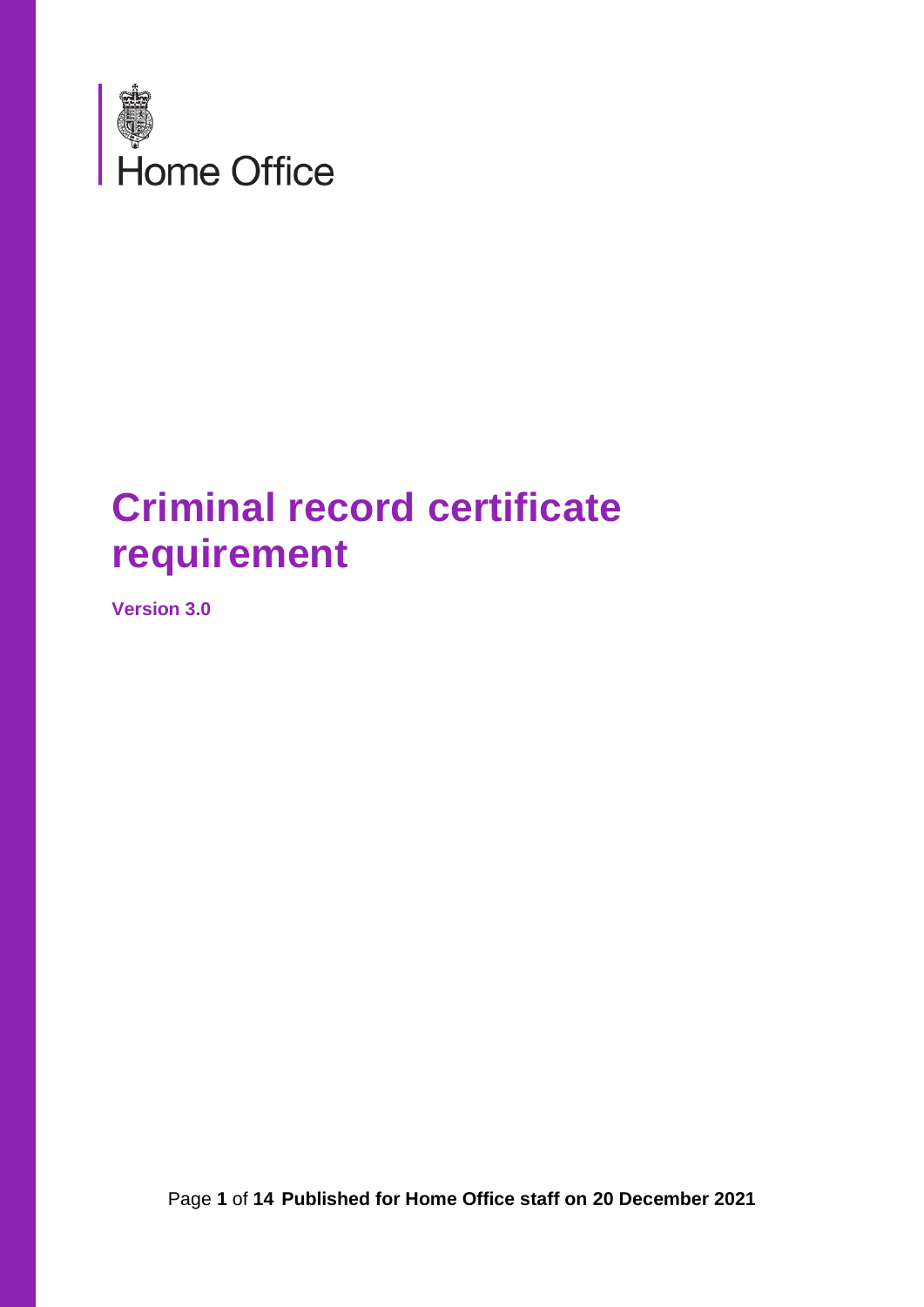# <span id="page-1-0"></span>**Contents**

| Who needs to provide an overseas criminal record certificate? 4              |  |
|------------------------------------------------------------------------------|--|
|                                                                              |  |
|                                                                              |  |
|                                                                              |  |
|                                                                              |  |
|                                                                              |  |
|                                                                              |  |
|                                                                              |  |
|                                                                              |  |
|                                                                              |  |
|                                                                              |  |
|                                                                              |  |
| Authorisation of a decision to refuse or request for missing information  11 |  |
|                                                                              |  |
|                                                                              |  |
|                                                                              |  |
|                                                                              |  |
|                                                                              |  |
|                                                                              |  |
|                                                                              |  |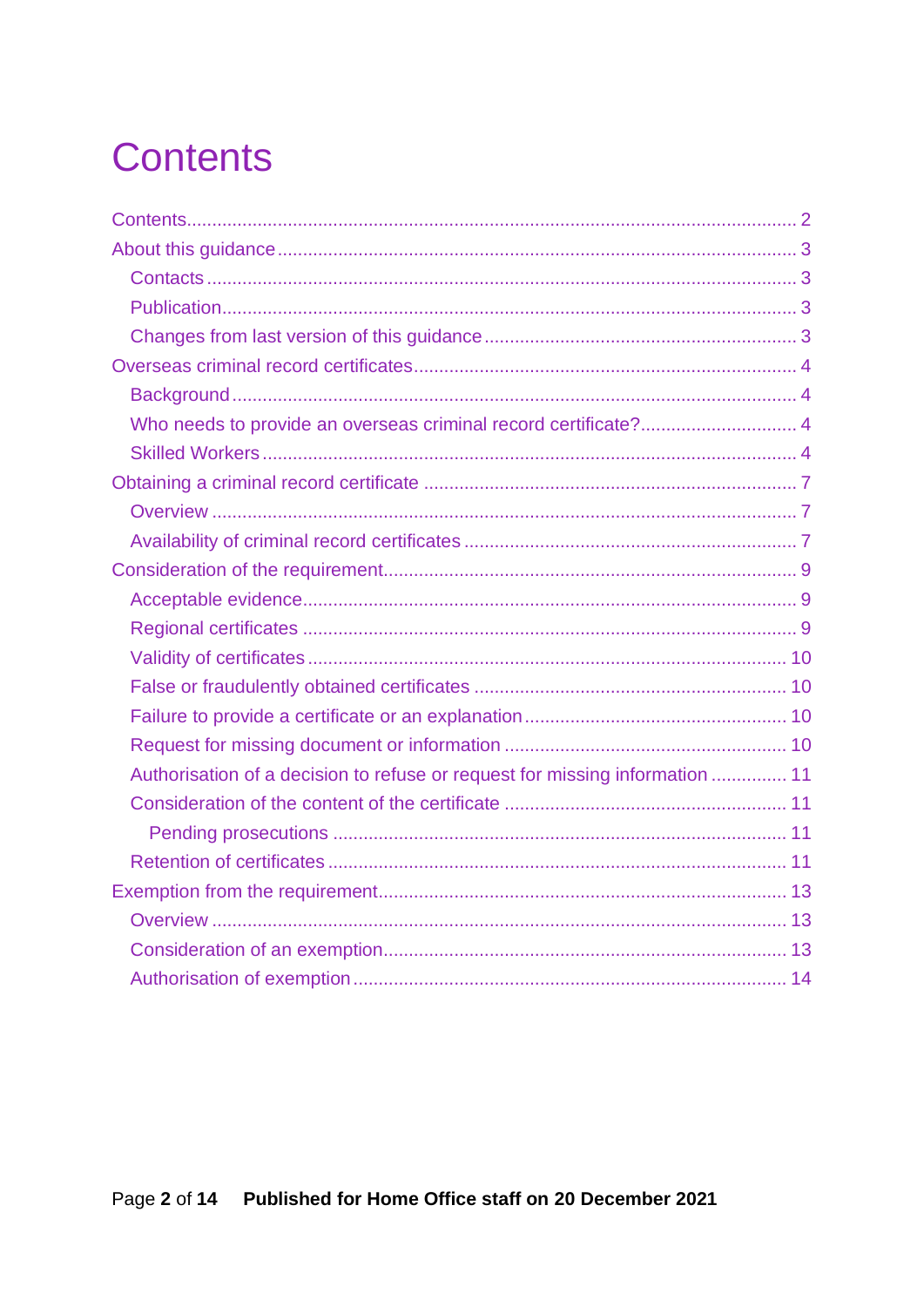# <span id="page-2-0"></span>About this guidance

This guidance tells you about the requirement for certain categories of applicant to submit a criminal record certificate.

## <span id="page-2-1"></span>**Contacts**

If you have any questions about the guidance and your line manager or senior caseworker cannot help you or you think that the guidance has factual errors then email the Migrant Criminality Policy team.

If you notice any formatting errors in this guidance (broken links, spelling mistakes and so on) or have any comments about the layout or navigability of the guidance then you can email the Guidance Rules and Forms team.

# <span id="page-2-2"></span>**Publication**

Below is information on when this version of the guidance was published:

- version **3.0**
- published for Home Office staff on **20 December 2021**

# <span id="page-2-3"></span>**Changes from last version of this guidance**

Updates to reflect the changes to Part 9 of the Immigration Rules on criminality, the replacement of the Tier 2 (General) route with the Skilled Worker route and amendments to the Standard Occupational Classification (SOC) Codes for this route.

## **Related content**

**[Contents](#page-1-0)** 

### **Related external links**

Tier 1 (Entrepreneur) guidance Tier 1 (Investor) policy guidance Skilled Worker guidance [Dependent family members in work routes](https://www.gov.uk/government/publications/dependent-family-members-in-work-routes-immigration-staff-guidance) [Sponsorship: guidance for employers](https://www.gov.uk/government/collections/sponsorship-information-for-employers-and-educators)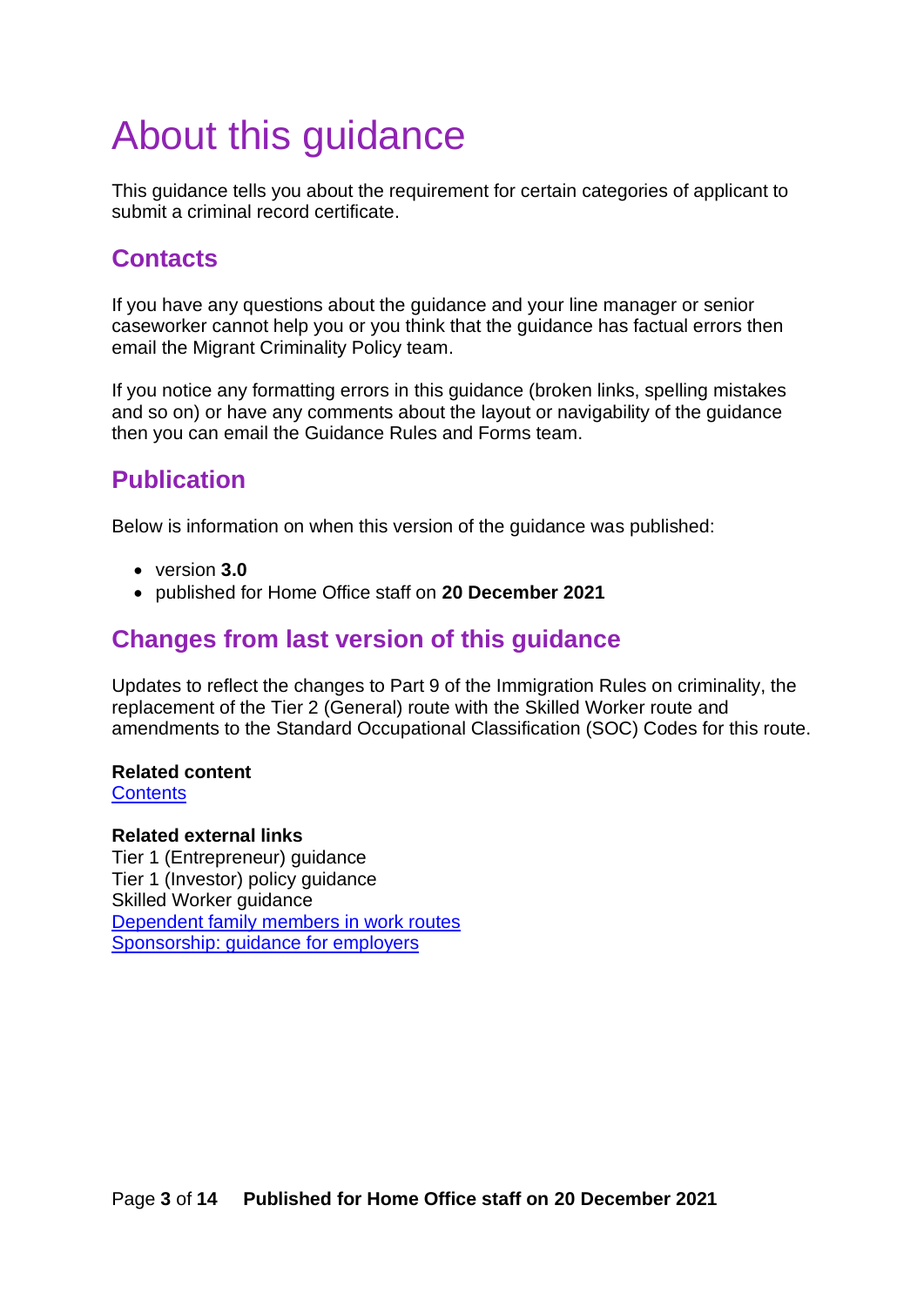# <span id="page-3-0"></span>Overseas criminal record certificates

This section tells you what an overseas criminal record certificate is (OCRC) and who is required to provide a certificate.

## <span id="page-3-1"></span>**Background**

Part 9 of the Immigration Rules sets out how we exercise the powers to refuse, cancel or curtail entry clearance, permission to enter or stay on grounds of suitability in the UK. This includes factors such as a person's prior convictions, offending or criminal behaviour. Guidance on the circumstances which would result in refusal of an application is at: Grounds for refusal or cancellation-criminality.

All applicants for entry clearance are required to provide information and details about any previous offending on their application form.

### <span id="page-3-2"></span>**Who needs to provide an overseas criminal record certificate?**

Since 1 September 2015 Tier 1 (Entrepreneur) and Tier 1 (Investor) entry clearance applicants have been required to provide evidence of their criminal record, or that they have none, in the form of an overseas criminal record certificate. The requirement also applies to the partner of a Tier 1 (Entrepreneur) or Tier 1 (Investor) migrant.

Tier 2 (General) entry clearance applicants coming to work in the health, education and social care sectors and their partners coming to work or already employed in one of these sectors have been required to provide criminal record certificates since 6 April 2017. As of 1 January 2021, this route has been replaced by the Skilled Worker route which is subject to the same requirement. This provides additional safeguards where a migrant's job involves working closely with children and vulnerable people.

A criminal record certificate, issued by a country outside the UK, is required for every country where the person has been present for 12 months or more, in the 10 year period prior to the application, while the person was aged 18 or over. The requirement for applicants to evidence their criminal record strengthens the existing process enabling us to establish whether the person has committed any offences overseas.

## <span id="page-3-3"></span>**Skilled Workers**

The requirement for Skilled Worker entry clearance applicants to produce a criminal record certificate is determined by the standard occupational classification (SOC) code attributed to their employment role in the UK.

<span id="page-3-4"></span>Those with roles in the following SOC codes are subject to the requirement:

### Page **4** of **14 Published for Home Office staff on 20 December 2021**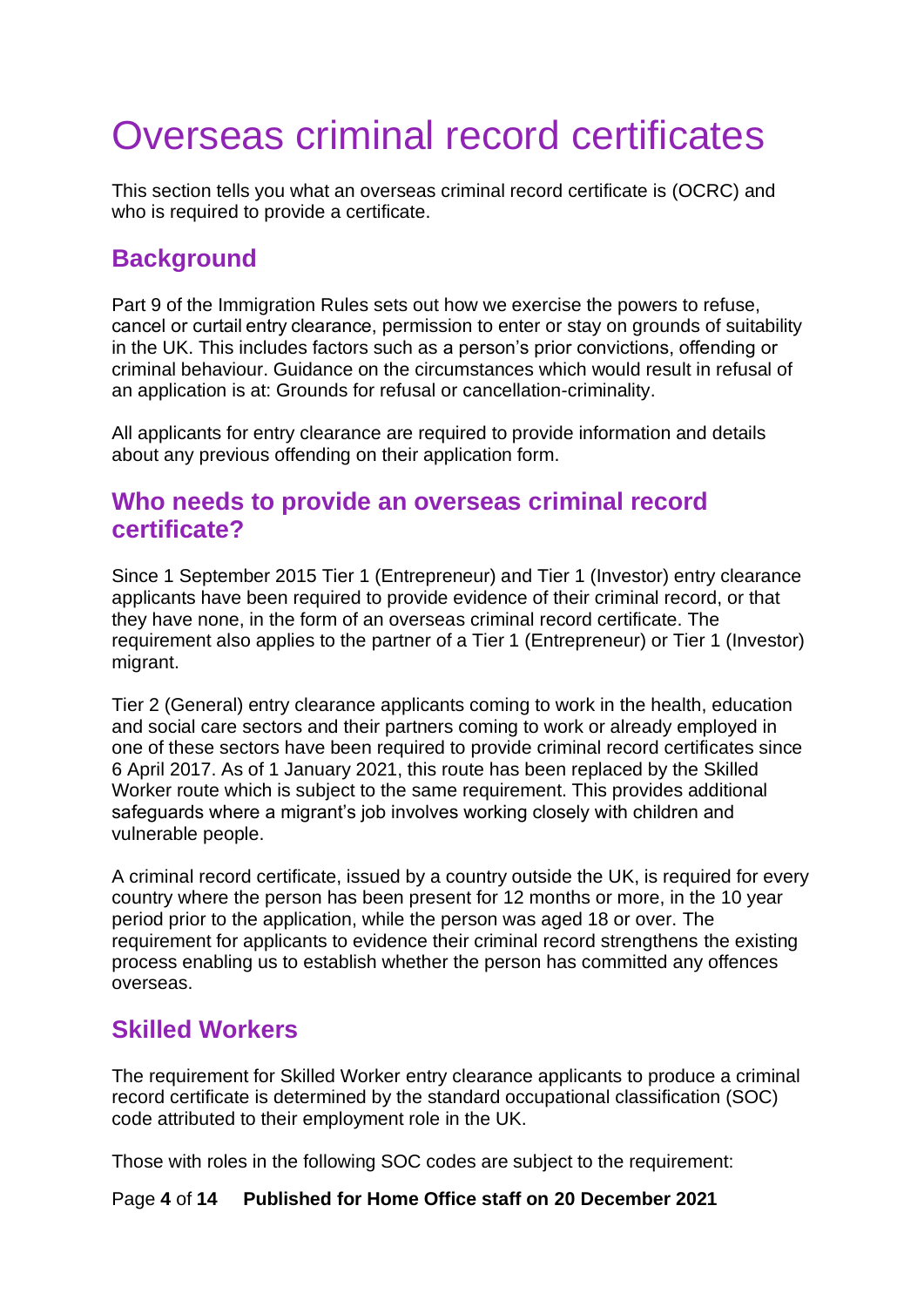- 1181 Health services and public health managers and directors
- 1184 Social services managers and directors
- 1241 Health care practice managers
- 242 Residential, day and domiciliary care managers and proprietors
- 2211 Medical practitioners
- 2212 Psychologists
- 2213 Pharmacists
- 2214 Ophthalmic opticians
- 2215 Dental practitioners
- 2217 Medical radiographers
- 2218 Podiatrists
- 2219 Health professionals not elsewhere classified
- 2221 Physiotherapists
- 2222 Occupational therapists
- 2223 Speech and language therapists
- 2229 Therapy professionals not elsewhere classified
- 2231 Nurses
- 2232 Midwives
- 2312 Further education teaching professionals
- 2314 Secondary education teaching professionals
- 2315 Primary and nursery education teaching professionals
- 2316 Special needs education teaching professionals
- 2317 Senior professionals of educational establishments
- 2318 Education advisers and school inspectors
- 2319 Teaching and other educational professionals not elsewhere classified
- 2442 Social workers
- 2443 Probation officers
- 2449 Welfare professionals not elsewhere classified
- 3213 Paramedics
- 3216 Dispensing opticians
- 3217 Pharmaceutical technicians
- 3218 Medical and dental technicians
- 3219 Health associate professionals not elsewhere classified
- 3231 Youth and community workers
- 3234 Housing officers
- 3235 Counsellors
- 3239 Welfare and housing associate professionals not elsewhere classified

### Page **5** of **14 Published for Home Office staff on 20 December 2021**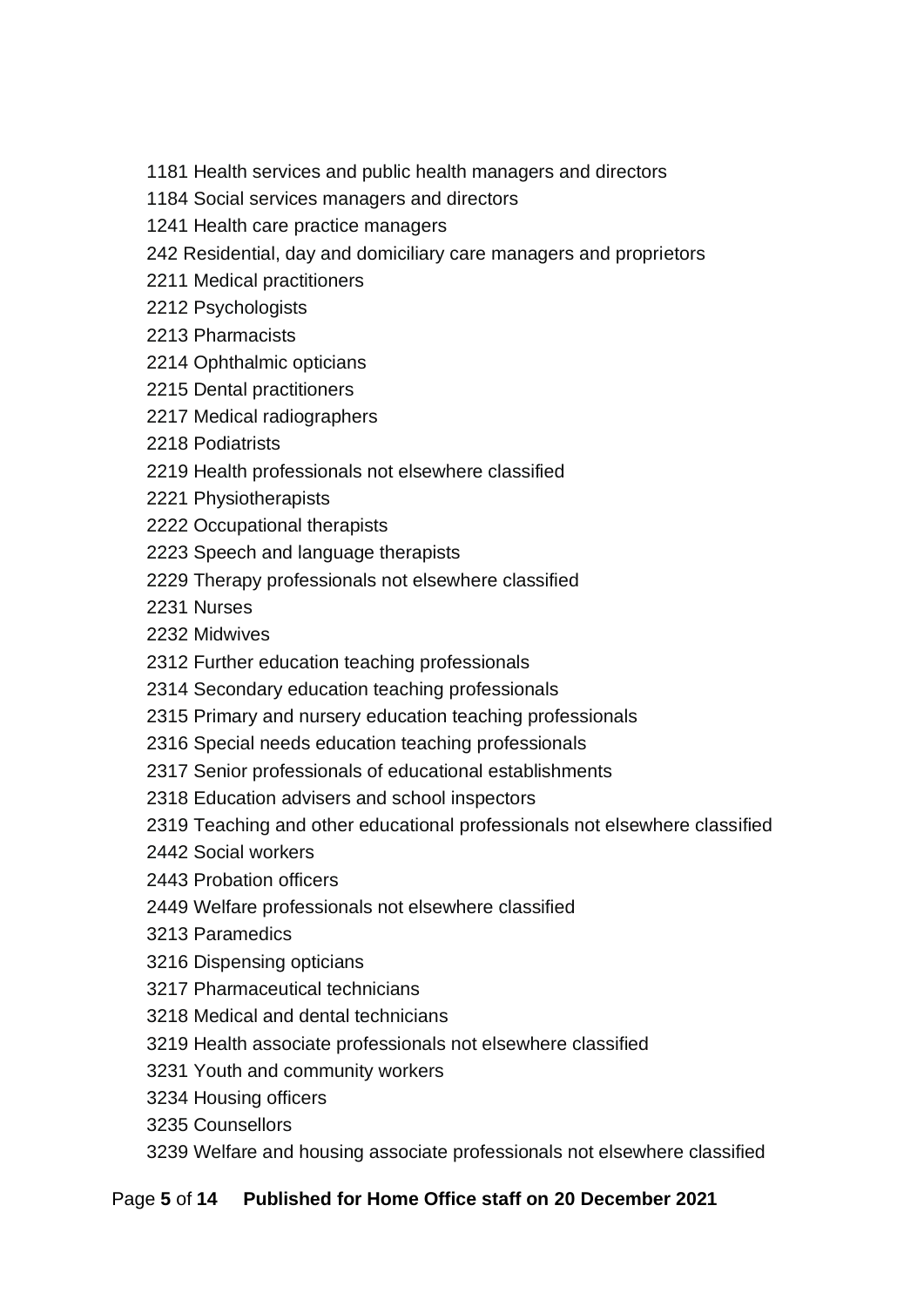3443 Fitness instructors

3562 Human resources and industrial relations officers

6121 Nursery nurses and assistants

6122 Childminders and related occupations

6123 Playworkers

6125 Teaching assistants

6126 Educational support assistants

6141 Nursing auxiliaries and assistants

6143 Dental nurses

6144 Houseparents and residential wardens

6146 Senior care workers

#### **Related content**

**[Contents](#page-1-0)**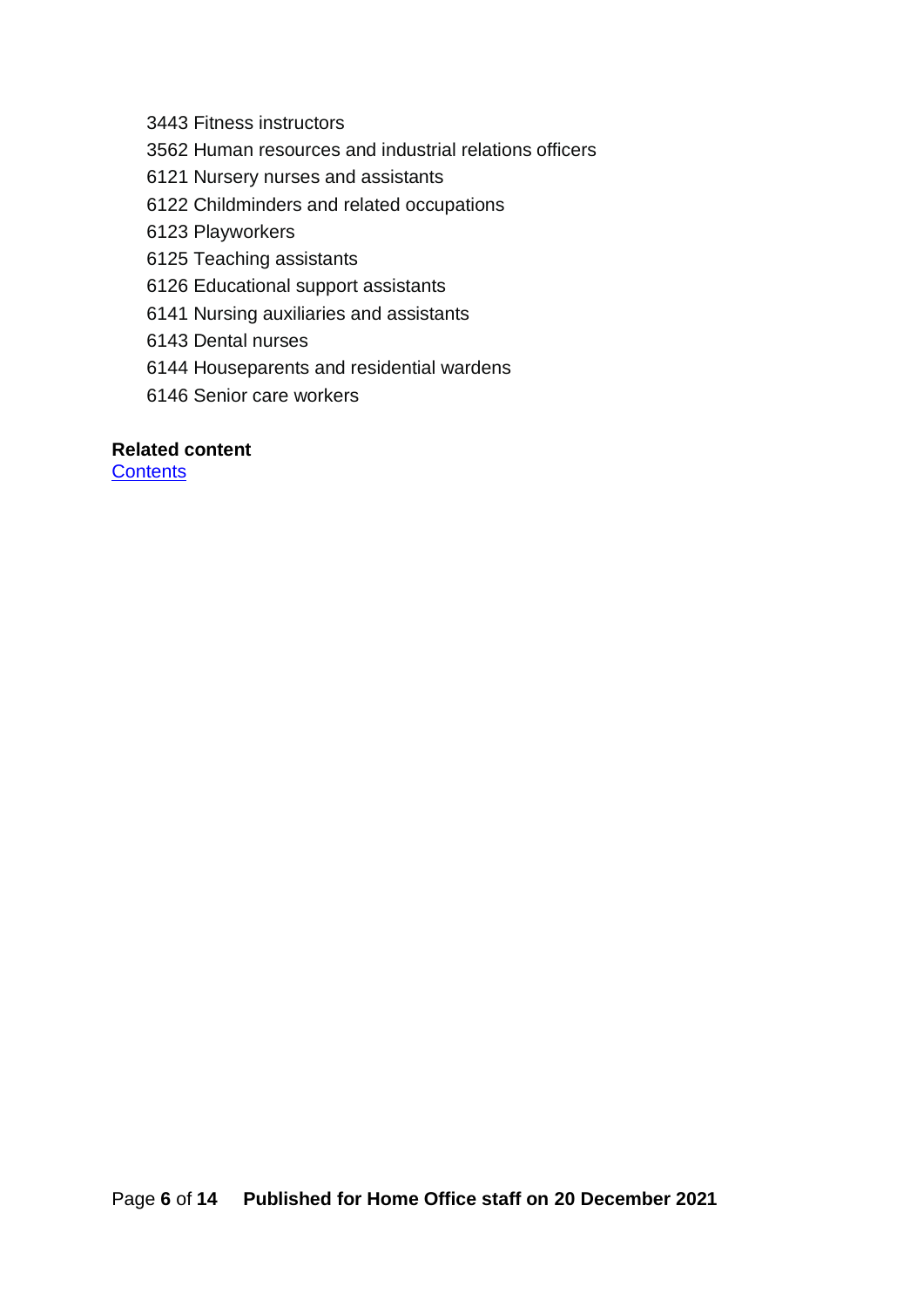# <span id="page-6-0"></span>Obtaining a criminal record certificate

This section provides information about how to obtain a criminal record certificate.

## <span id="page-6-1"></span>**Overview**

A certificate confirming an individual's criminal record is usually issued by the police or by an appropriate law enforcement agency. A certificate will include information about an individual's criminal record, including any past offences and information relating to recent arrests which are pending further action such as prosecution. Alternatively, the certificate will confirm that the individual does not have a criminal record.

A [valid](#page-8-3) certificate is required from the relevant authority in any country where the applicant has been present for 12 months or more in the 10 years before the date of application, while aged 18 or over. A criminal record certificate is required for each country except the UK.

Where the requirement applies, an applicant must obtain a certificate from the relevant authorities before they make their application.

The requirement applies to those applying for entry clearance under part 6A, Appendix Skilled Worker and part 8 of the Immigration Rules:

### **Part 6A:**

- paragraph 245DB entry clearance as a Tier 1 (Entrepreneur) migrant
- paragraph 245EB entry clearance as a Tier 1 (Investor) migrant

### **Appendix Skilled Worker:**

SW16.1. - entry clearance as a Skilled Worker employed in a role in one of the relevant [SOC codes](#page-3-4)

### **Part 8:**

• paragraph 319C – entry clearance as a spouse, civil partner, unmarried or same sex partner of a Tier 1 (Entrepreneur), Tier 1 (Investor) or Skilled Worker migrant

## <span id="page-6-2"></span>**Availability of criminal record certificates**

The majority of countries have procedures for the issuing of criminal record certificates to their own citizens and to third country nationals living there.

Page **7** of **14 Published for Home Office staff on 20 December 2021** Separate guidance on the availability of a criminal record certificate for individual countries can be found at: [criminal record checks for overseas applicants.](https://www.gov.uk/government/publications/criminal-records-checks-for-overseas-applicants) This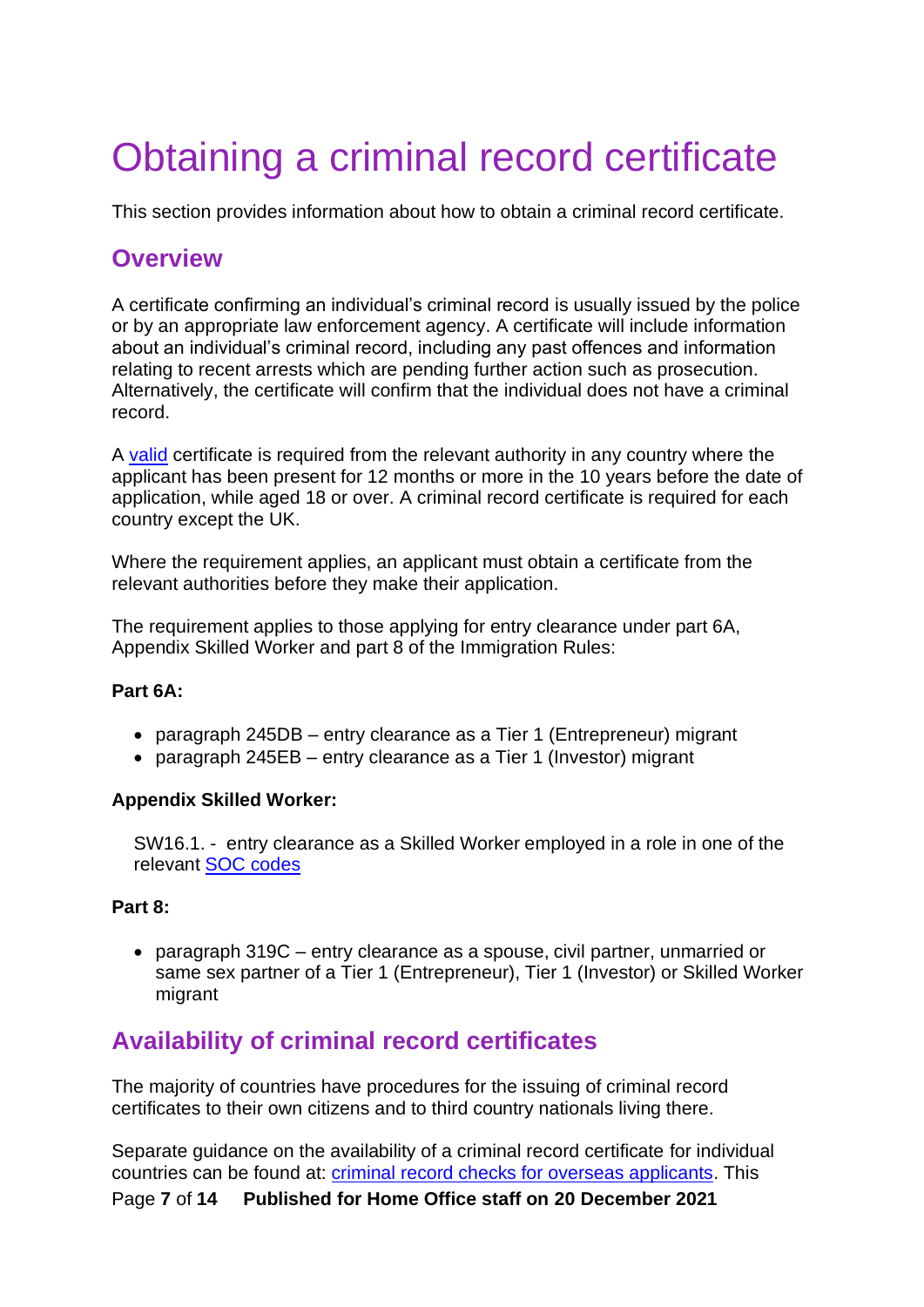guidance includes information about the process, cost and service standards for obtaining a certificate. This guidance is subject to change and may not reflect the current position. It remains the responsibility of the applicant to check with the relevant authorities whether a certificate can be obtained before an application is submitted.

Where information about a particular country is not included in the guidance applicants should check whether it is possible to obtain a certificate. Information about the provision of criminal record certificates can be found by contacting the relevant country's Embassy or High Commission.

Where a criminal record certificate cannot be obtained because for example there is no process in a particular country, there is provision in the Immigration Rules to exempt an applicant from the requirement. Further guidance can be found at: [exemption from meeting the requirement.](#page-11-0)

### **Official - sensitive: start of section**

The information on this page has been removed as it is restricted for internal Home Office use.

#### **Official - sensitive: end of section**

**Related content [Contents](#page-1-0)** 

#### **Related external links**

[Criminal records checks](https://www.gov.uk/government/publications/criminal-records-checks-for-overseas-applicants) for overseas applicants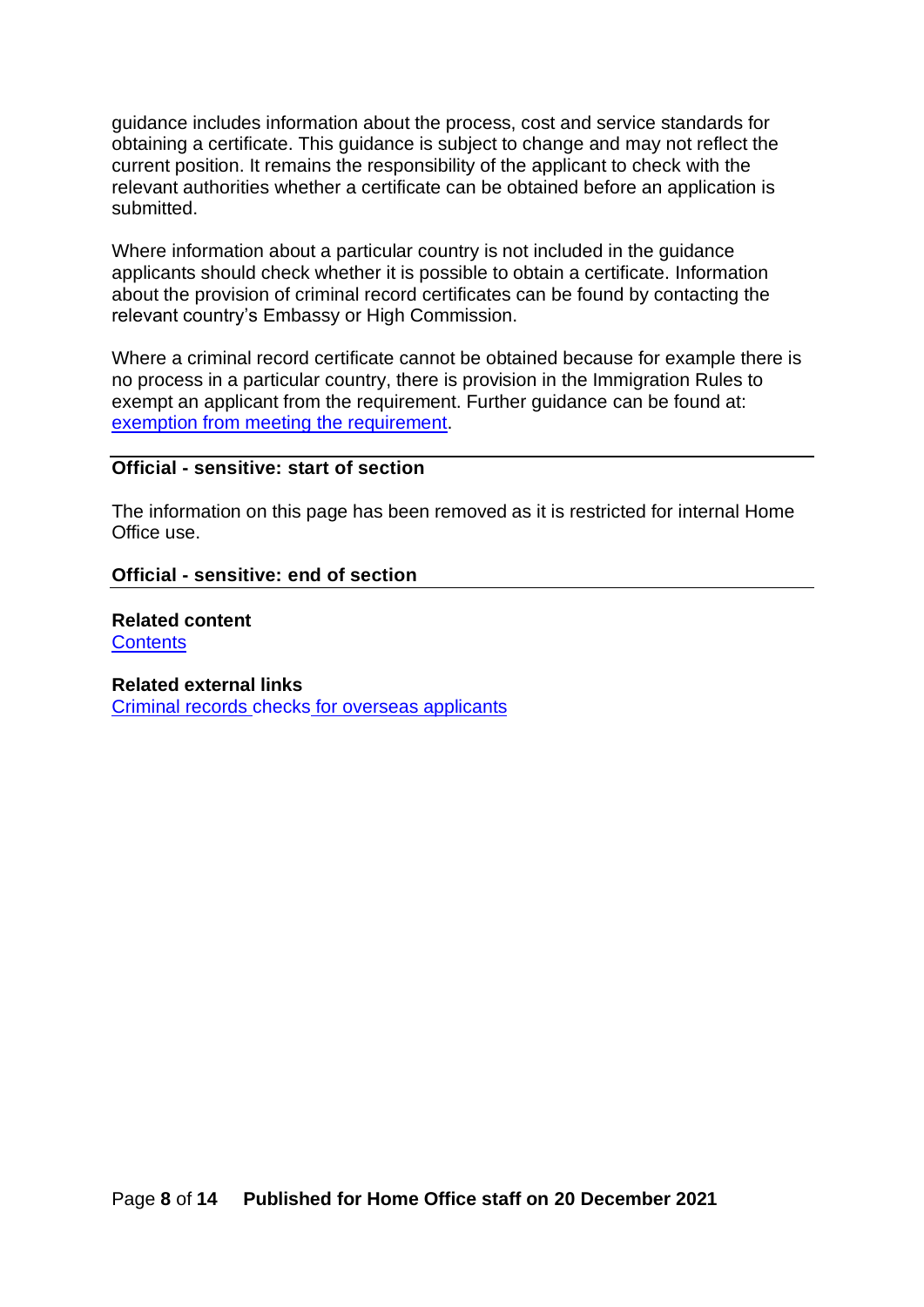# <span id="page-8-0"></span>Consideration of the requirement

This section tells you how to consider whether the criminal record certificate requirement is met.

## <span id="page-8-1"></span>**Acceptable evidence**

An applicant must provide either an original or scanned copy of a criminal record certificate issued by the relevant authority in any country where they have been present for 12 months or more (whether continuously or in total) in the past 10 years, while aged 18 or over.

You must check the information the applicant provides on their application form about the countries where they have resided in the past 10 years (or less if the applicant is aged 18 to 27). This will establish whether they have provided certificates for the correct countries such as those in which they have been present for 12 months or more, either in a single period or cumulatively.

If the certificate is not in English, a translated copy of the certificate must be provided which meets the requirements of [paragraph 39B\(f\) of the Immigration Rules.](https://www.gov.uk/guidance/immigration-rules/immigration-rules-part-1-leave-to-enter-or-stay-in-the-uk) More information about this can be found at: [certifying documents.](https://www.gov.uk/certifying-a-document)

Where it is not reasonably practicable for the applicant to provide a certificate, the application must include or be accompanied by an explanation setting out why it is not possible for the applicant to obtain a certificate from the relevant authority. Further information about this can be found at: [exemption from meeting the](#page-11-0)  [requirement.](#page-11-0)

## <span id="page-8-2"></span>**Regional certificates**

Certain countries do not manage their criminal records on a national basis, instead maintaining them at the state/ region/ province or more local level. This means that they cannot issue a single certificate from a central authority covering an applicant's residence in that country and will only issue certificates for specific administrative areas.

A regional certificate will normally be acceptable where it is accompanied by an explanation outlining attempts to acquire a national certificate, or satisfactory evidence that one is unavailable. Evidence is also required to demonstrate residence in that region for the duration of the period covered by the regional certificate.

<span id="page-8-3"></span>Where an applicant resided in different regions during their time in a country that does not issue national certificates, they must obtain local certificates for each area where they resided in that country, or provide a satisfactory explanation and evidence to support why this is not possible.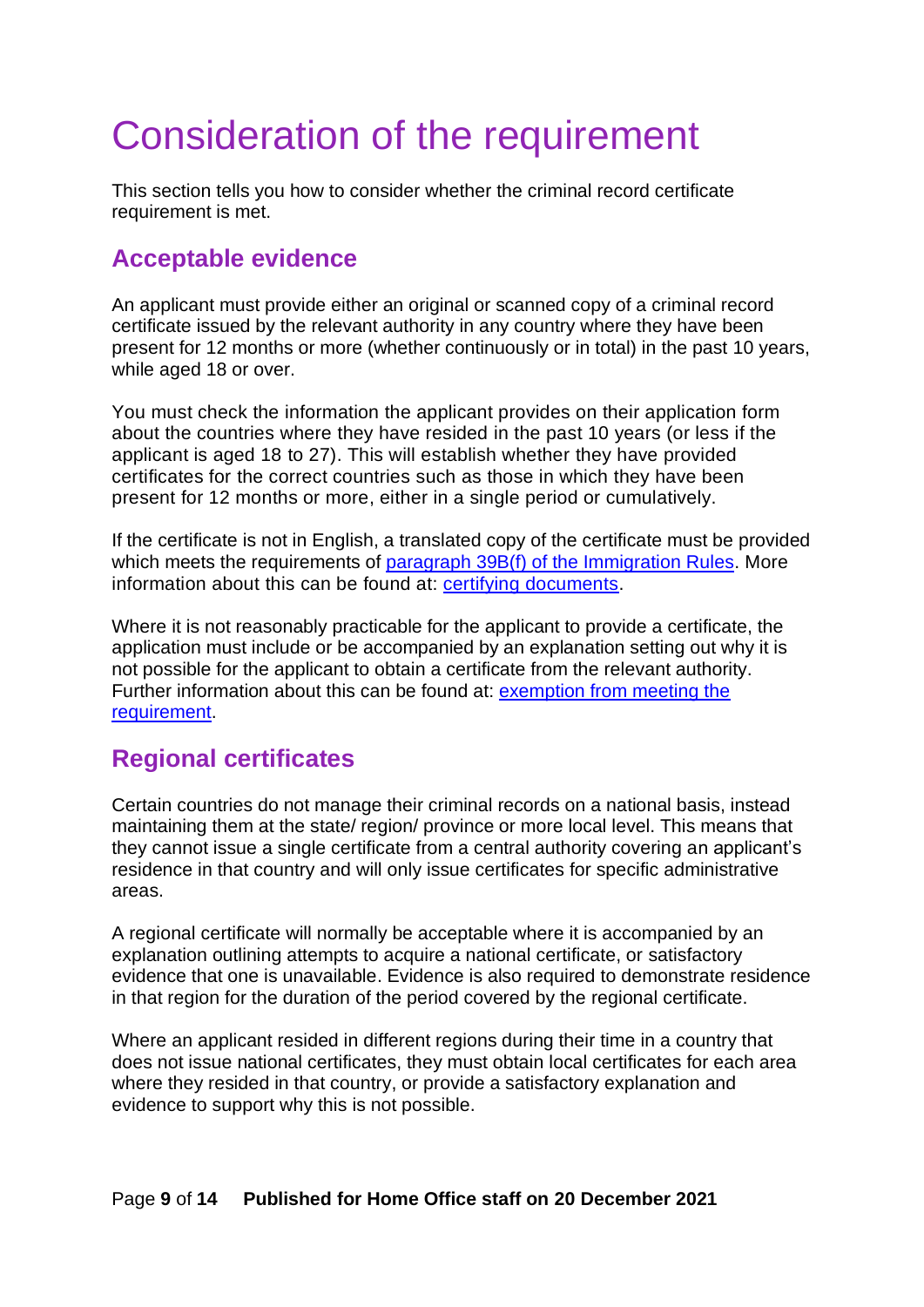# <span id="page-9-0"></span>**Validity of certificates**

A certificate will normally be considered valid in the following circumstances:

- for the applicant's latest country of residence, where it is issued no earlier than 6 months before the date of application
- for other countries where the applicant was present, where it is issued within the last 6 months before their last period of stay ended (this can be any date)

## <span id="page-9-1"></span>**False or fraudulently obtained certificates**

### **Official - sensitive: start of section**

The information on this page has been removed as it is restricted for internal Home Office use.

### **Official - sensitive: end of section**

A document verification report (DVR) or document examination report (DER) will be required to ascertain to a balance of probabilities standard that a false document has been obtained, or a genuine document has been altered and used for the application. More information about this can be found at: document verification.

If an applicant provides a false or fraudulently obtained document, independently verified through a DVR or DER, you must refuse the application under ) [paragraph](https://www.gov.uk/guidance/immigration-rules/immigration-rules-part-9-grounds-for-refusal)  [9.7.1.](https://www.gov.uk/guidance/immigration-rules/immigration-rules-part-9-grounds-for-refusal) of the Immigration Rules for providing false documents **and** the relevant paragraph in part 6A (or part 8 in the case of a dependant partner) or [Appendix](https://www.gov.uk/guidance/immigration-rules/immigration-rules-appendix-skilled-worker)  [Skilled Worker](https://www.gov.uk/guidance/immigration-rules/immigration-rules-appendix-skilled-worker) for failing to provide a valid criminal record certificate.

### <span id="page-9-2"></span>**Failure to provide a certificate or an explanation**

Failure to provide a certificate or a reasonable explanation with the application will mean that the relevant requirements of the rules will not have been fully-met and so the application will be refused.

## <span id="page-9-3"></span>**Request for missing document or information**

If you conclude that it is possible for the applicant to obtain a certificate or to provide a reasonable explanation and they have failed to do so with their application, you should contact the applicant or their representative in writing, and request the document or documents or an explanation for their absence.

The requested document or documents or explanation must be received at the address specified in the request within 28 working days of the date of the request. If no documents are submitted, or where an explanation is provided but this is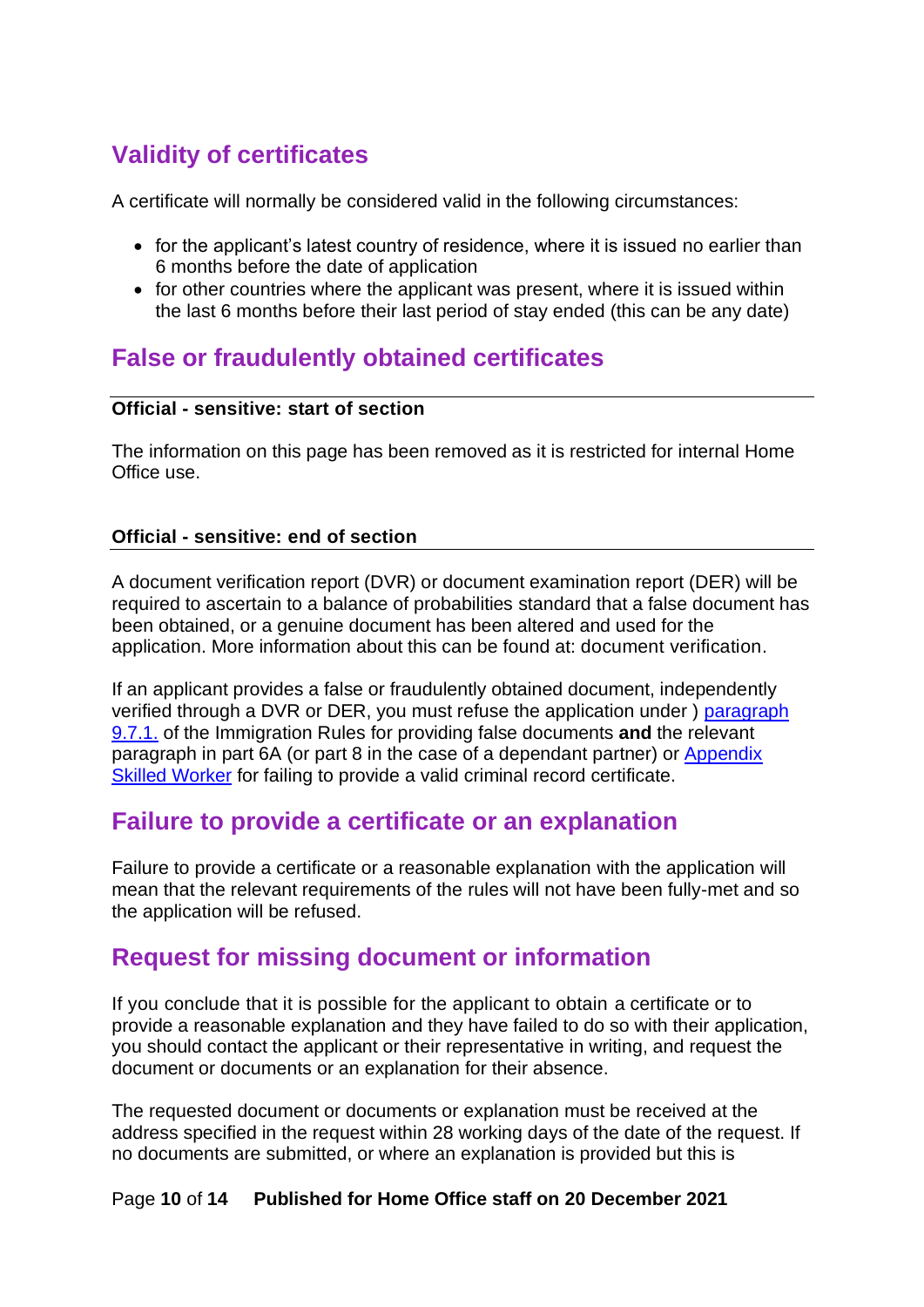considered insufficient to justify an exemption from the requirement, you must refuse the application under the relevant paragraph of the Immigration Rules.

## <span id="page-10-0"></span>**Authorisation of a decision to refuse or request for missing information**

Approval must be sought from an entry clearance manager (ECM) before:

- the application is refused on the grounds of failing to provide a certificate or a reasonable explanation
- a request is made to provide a missing certificate or explanation

## <span id="page-10-1"></span>**Consideration of the content of the certificate**

Where the certificate includes details about an applicant's criminal history, you must consider whether there are grounds to refuse the application under [part 9 of the](https://www.gov.uk/guidance/immigration-rules/immigration-rules-part-9-grounds-for-refusal)  [Immigration Rules.](https://www.gov.uk/guidance/immigration-rules/immigration-rules-part-9-grounds-for-refusal) Guidance about how to consider criminal convictions can be found at: [Grounds for refusal: Criminality.](https://www.gov.uk/government/publications/grounds-for-refusal-criminality)

Where there is a discrepancy between the information provided by the applicant in their application form and the information included on a certificate or following any other criminal record check or open source information (such as media reporting), you may request an explanation from the applicant. There may be a good reason for the discrepancy, for example, because a certificate may not detail a 'spent' conviction according to a particular country's rehabilitation legislation.

## <span id="page-10-2"></span>Pending prosecutions

If a certificate or information included in the application confirms that an applicant has been arrested and charged (or any equivalent) in a country and is still awaiting prosecution or a court hearing, their application must be put on holding pending the outcome of proceedings.

There may however be circumstances where an application cannot continue to be held. For example, there is no apparent prospect of a resolution to the criminal proceedings within a reasonable timeframe, especially where the person has since left the country in which the criminal matter is outstanding. In such cases, you must consider the nature of the offences for which the person is awaiting trial to determine whether to proceed with consideration of the application in the absence of an outcome. More information about this can be found at: [Grounds for refusal:](https://www.gov.uk/government/publications/grounds-for-refusal-criminality)  [Criminality.](https://www.gov.uk/government/publications/grounds-for-refusal-criminality)

## <span id="page-10-3"></span>**Retention of certificates**

All original or scanned copies of criminal record certificates must be retained in accordance with retention periods, in most cases this is at least 2 years. You can find more information about this at: [retention periods.](https://www.gov.uk/government/publications/home-office-retention-and-disposal-standards)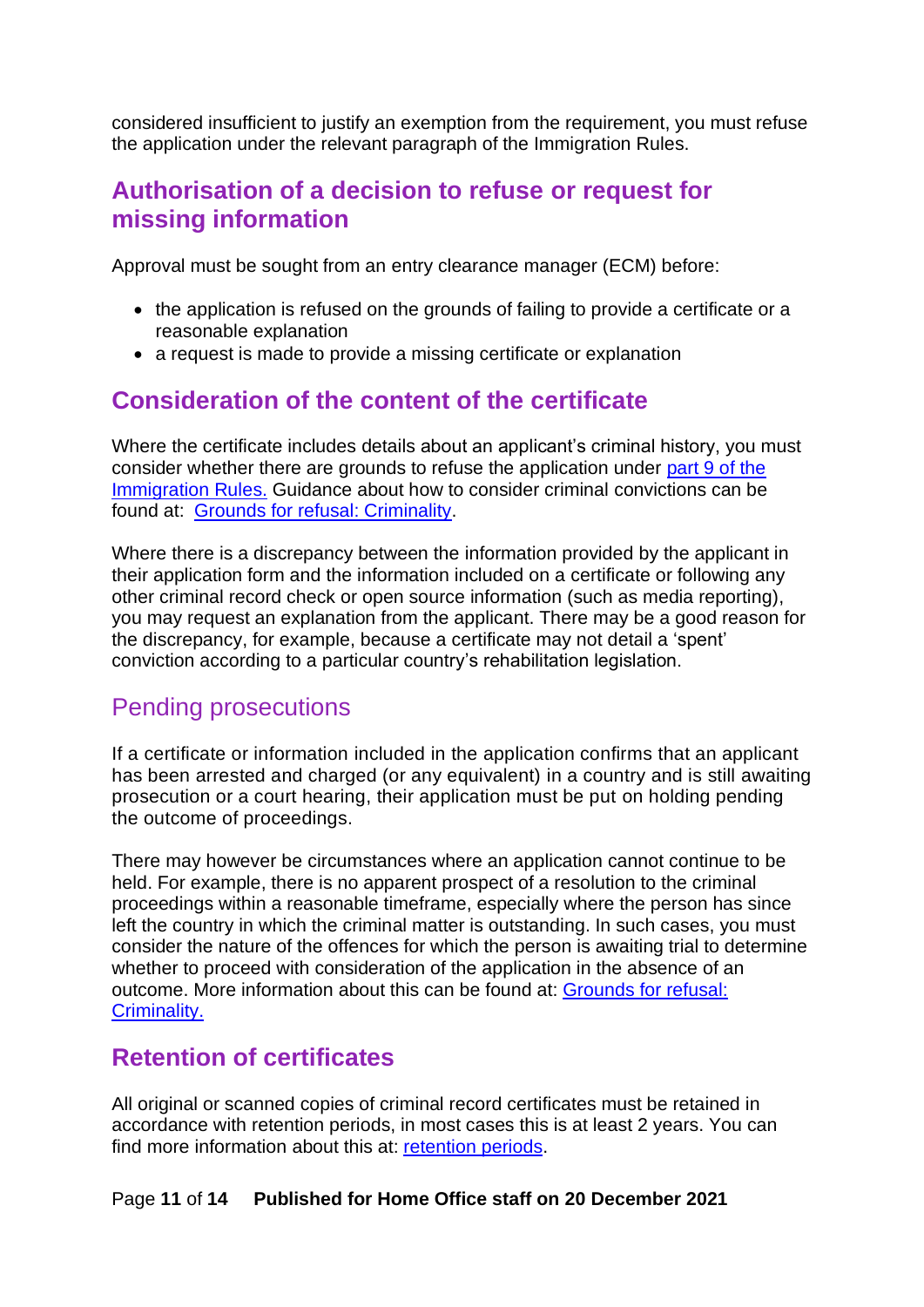### <span id="page-11-0"></span>**Related content [Contents](#page-1-0)**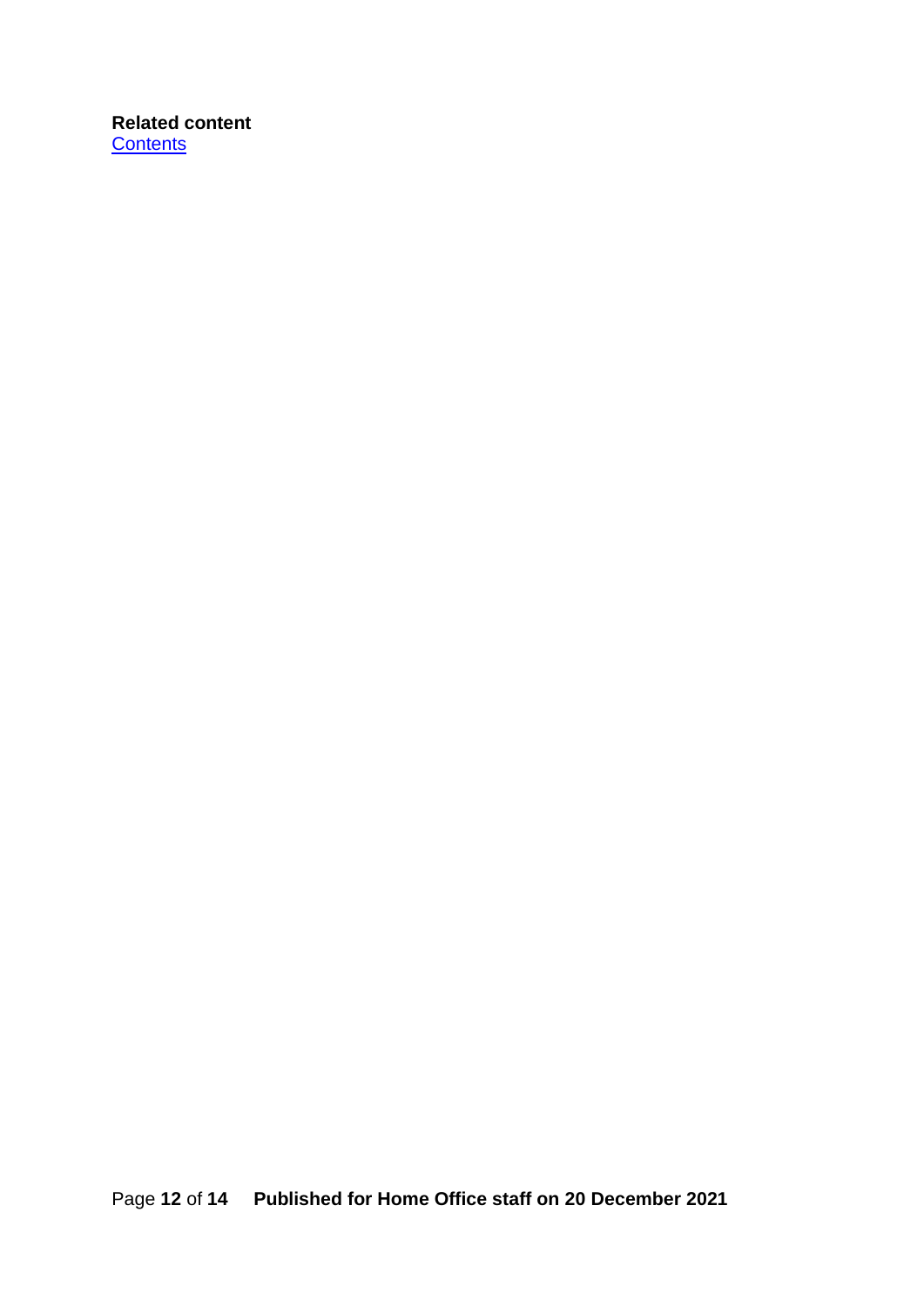# <span id="page-12-0"></span>Exemption from the requirement

This section tells you about the circumstances when an applicant is exempt from the requirement to provide an overseas criminal record certificate.

## <span id="page-12-1"></span>**Overview**

There is provision in the Immigration Rules to exempt an applicant from the requirement where it is not reasonably practicable for them to obtain a certificate from the relevant authority and they have provided a satisfactory explanation with their application.

The onus is on the applicant to check with the relevant authorities whether a certificate can be obtained before they submit their application. Information about the availability of criminal record certificates is also available at: [criminality checks on](https://www.gov.uk/government/publications/criminal-records-checks-for-overseas-applicants)  [overseas applicants.](https://www.gov.uk/government/publications/criminal-records-checks-for-overseas-applicants) This guidance is subject to change and may not reflect the current position. Where information about a particular country is not included in the guidance applicants should check with the relevant country's Embassy or High Commission whether it is possible to obtain a certificate.

# <span id="page-12-2"></span>**Consideration of an exemption**

Each application for an exemption must be considered on a case-by-case basis.

The applicant must provide an explanation in their application form or in an accompanying document why it is not possible for them to obtain a criminal record certificate. This explanation should provide details of any attempts the applicant has made to obtain a certificate.

You must consider the explanation provided against the country guidance at [criminality checks on overseas applicants](https://www.gov.uk/government/publications/criminal-records-checks-for-overseas-applicants) to establish whether there is a process for issuing criminal record certificates in a particular country.

If the country information indicates that certificates are issued on a [regional basis](#page-8-2) you must check that the certificates provided relate to the regions where the applicant lived in that particular country. An applicant who has lived in different regions of a country that does not issue national certificates must provide more than one certificate if they have lived in different issuing regions.

Examples of situations in which you may conclude that it is not reasonably practicable for an applicant to obtain a certificate from a country where they are or have previously been present include where:

- there is no procedure for issuing certificates
- certificates are not available to third-country nationals
- the applicant fled their country for humanitarian reasons and it is not possible for them to re-establish contact with the relevant authorities

Page **13** of **14 Published for Home Office staff on 20 December 2021**